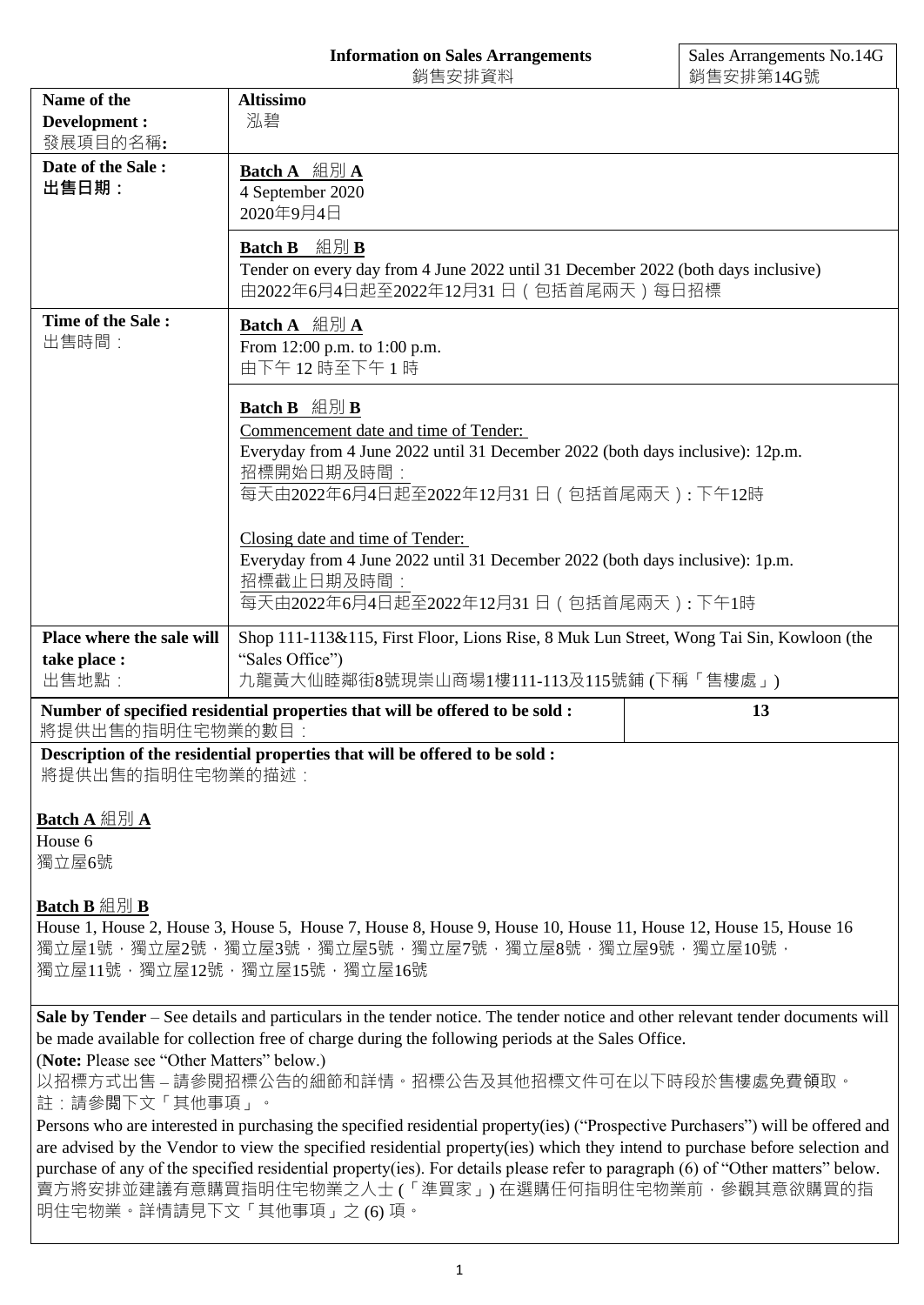# Batch A 第 A 批次

The tender notice and other relevant tender documents will be made available for collection free of charge at the Sales Office from 11:00a.m. to 12:00p.m. on 4 September 2020.

招標公告及其他招標文件可於2020年9月4日上午11時至下午12時於售樓處免費領取。

### Batch B 第 B 批次

The tender notice and other relevant tender documents will be made available for collection free of charge at the Sales Office 11:00a.m. to 12:00p.m., from 4 June 2022 to 31 December 2022.

招標公告及其他招標文件可於2022年6月4日至2022年12月31日,每天上午11時至下午12時於售樓處免費領取。

**The method to be used, where 2 or more persons are interested in purchasing a particular specified residential property, to determine the order of priority in which each of those persons may proceed with the purchase:**

在有兩人或多於兩人有意購買同一個指明住宅物業的情況下,將會使用何種方法決定每名該等人士可購買該物業的 優先次序:

Please refer to the above methods and "Other Matters" below.

請參照上述之方法及下文「其他事項」。

In case of any dispute, the Vendor reserves its right to allocate any specified residential properties to any interested person. 如有任何爭議,賣方保留最終決定權而自行分配任何該指明住宅物業予任何有意欲購買的人 士。

Prospective Purchasers will be offered and are advised by the Vendor to view the specified residential property(ies) which they intend to purchase before selection and purchase of any of the specified residential property(ies). For details please refer to paragraph (6) of "Other matters" below.

賣方將安排並建議準買家在選購任何指明住宅物業前,參觀其意欲購買的指明住宅物業。詳情請見下文「其他事 項」之(6) 項。

**Hard copies of a document containing information on the above sales arrangements are available for collection by the general public free of charge at:**

載有上述銷售安排的資料的文件印本於下列地點可供公眾免費領取:

Shop 111-113&115, First Floor, Lions Rise, 8 Muk Lun Street, Wong Tai Sin, Kowloon (the "Sales Office") 九龍黃大仙睦鄰街8號現崇山商場1樓111-113及115號鋪 (下稱「售樓處」)

#### **Other Matters:**

其他事項:

## **Generally** 一般

In the event of any discrepancy between the English and Chinese versions of this Sales Arrangements, the English version shall prevail.

倘若本銷售安排中英文版本有異,以英文版本為準。

1.In case of any dispute, the Vendor reserves its absolute right to allocate any specified residential property to any interested person by any method (including balloting).

如有任何爭議﹐賣方保留自行以任何方式(包括抽籤)分配任何指明住宅物業予任何有意欲購買的人士之絕對決 定權。

2.The Vendor does not undertake and is under no obligation to review, consider or accept the highest offer or any offer at all for the purchase of any specified residential property. The Vendor has the absolute right to withdraw from the sale of any specified residential property at any time before the acceptance of any offer. The Vendor has the absolute right to accept any offer at or before the closing time of the tender. The Vendor has absolute right to change the closing date and/or time of the tender in respect of all or any of the specified residential properties from time to time by amending and/or issuing Sales Arrangements.

賣方並不承諾亦無責任閱覽、考慮或接受認購任何指明住宅物業最高出價之要約或任何要約。賣方有絕對權利於接受 任何要約前於任何時間撤回出售任何指明住宅物業 。賣方有絕對權利於招標截止時間或之前接受任何要約。賣 方有全權透過修改及/或發出銷售安排不時更改全部或任何指明住宅物業的招標日期及/或時間。

- 3.The tender of the specified residential properties will proceed in accordance with the Sales Arrangements irrespective of whether any Tropical Cyclone Warning Signal or any Rainstorm Warning Signal is in effect at any time on any date of sale. 即使於任何出售日期及任何時的有任何熱帶氣旋警告信號或任何暴雨警告信號生效,指明住宅物業的招標會繼續按 銷售安排進行。
- 4.Persons interested in submitting tenders of the specified residential properties are reminded to read the latest register of transactions of the Development so as to ascertain whether a particular specified residential property is still available for